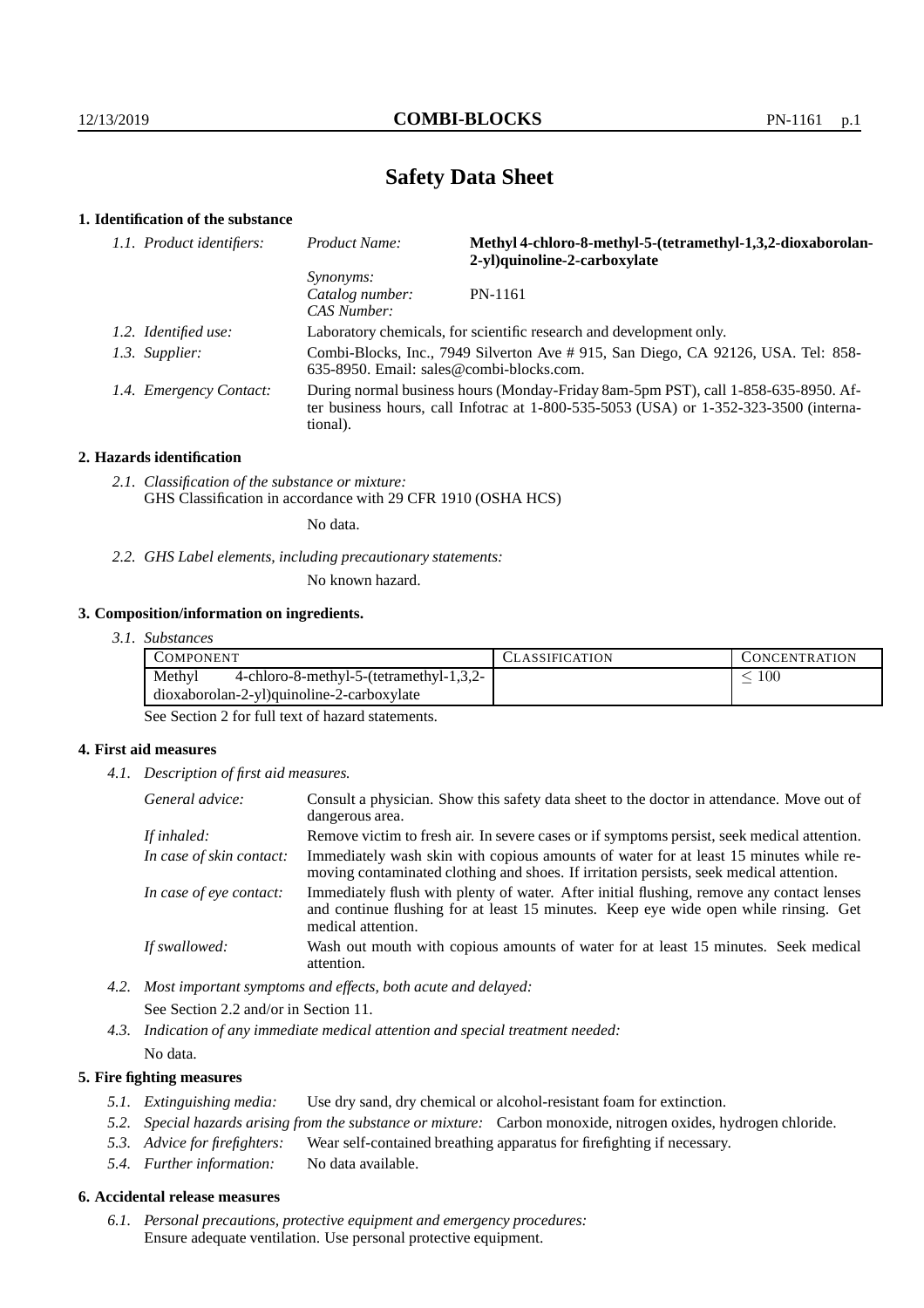|                                   | 6.2. Environmental precautions:                                                                                                                                                        |                                                                                                                                                                                                                                                                     |  |  |  |
|-----------------------------------|----------------------------------------------------------------------------------------------------------------------------------------------------------------------------------------|---------------------------------------------------------------------------------------------------------------------------------------------------------------------------------------------------------------------------------------------------------------------|--|--|--|
|                                   | Should not be released into the environment. See Section 12 for additional ecological information.                                                                                     |                                                                                                                                                                                                                                                                     |  |  |  |
|                                   | 6.3. Methods and materials for containment and cleaning up:                                                                                                                            |                                                                                                                                                                                                                                                                     |  |  |  |
|                                   |                                                                                                                                                                                        | Sweep up or vacuum up spillage and collect in suitable container for disposal.                                                                                                                                                                                      |  |  |  |
| 6.4. Reference to other sections: |                                                                                                                                                                                        |                                                                                                                                                                                                                                                                     |  |  |  |
|                                   | Refer to protective measures listed in Sections 8 and 13.                                                                                                                              |                                                                                                                                                                                                                                                                     |  |  |  |
|                                   | 7. Handling and storage                                                                                                                                                                |                                                                                                                                                                                                                                                                     |  |  |  |
|                                   |                                                                                                                                                                                        | 7.1. Precautions for safe handling: Avoid contact with skin and eyes. Avoid inhalation of vapour or mist. Keep away<br>from sources of ignition - No smoking. Take measures to prevent the build up of electro-<br>static charge. For precautions see section 2.2.  |  |  |  |
|                                   |                                                                                                                                                                                        | 7.2. Conditions for safe storage, including any incompatibilities: Store under $-20^{\circ}$ C. Keep container tightly closed in<br>a dry and well-ventilated place. Containers which are opened must be carefully resealed<br>and kept upright to prevent leakage. |  |  |  |
|                                   | 7.3. Specific end use(s):                                                                                                                                                              | Laboratory chemicals, for scientific research and development only.                                                                                                                                                                                                 |  |  |  |
|                                   | 8. Exposure Controls / Personal protection                                                                                                                                             |                                                                                                                                                                                                                                                                     |  |  |  |
|                                   | 8.1. Control parameters:                                                                                                                                                               |                                                                                                                                                                                                                                                                     |  |  |  |
|                                   |                                                                                                                                                                                        | Components with workplace control parameters: Contains no substances with occupational exposure limit values.                                                                                                                                                       |  |  |  |
|                                   | 8.2. Exposure controls:                                                                                                                                                                |                                                                                                                                                                                                                                                                     |  |  |  |
|                                   | Appropriate engineering controls: Ensure that eyewash stations and safety showers are close to the workstation<br>location. Ensure adequate ventilation, especially in confined areas. |                                                                                                                                                                                                                                                                     |  |  |  |
|                                   | Personal protective equipment:                                                                                                                                                         |                                                                                                                                                                                                                                                                     |  |  |  |
|                                   | Eye/face protection:                                                                                                                                                                   | Wear appropriate protective eyeglasses or chemical safety goggles as described by OSHA's<br>eye and face protection regulations in 29 CFR 1910.133 or European Standard EN166.                                                                                      |  |  |  |
|                                   | Skin protection:                                                                                                                                                                       | Handle with gloves. Gloves must be inspected prior to use. Use proper glove removal<br>technique (without touching glove's outer surface) to avoid skin contact with this product.                                                                                  |  |  |  |

## **8. Exposure Controls / Personal protection**

| Eye/face protection:               | Wear appropriate protective eyeglasses or chemical safety goggles as described by OSHA's<br>eye and face protection regulations in 29 CFR 1910.133 or European Standard EN166.                                                                                                                                         |
|------------------------------------|------------------------------------------------------------------------------------------------------------------------------------------------------------------------------------------------------------------------------------------------------------------------------------------------------------------------|
| Skin protection:                   | Handle with gloves. Gloves must be inspected prior to use. Use proper glove removal<br>technique (without touching glove's outer surface) to avoid skin contact with this product.<br>Dispose of contaminated gloves after use in accordance with applicable laws and good<br>laboratory practices. Wash and dry hands |
| <b>Body Protection:</b>            | Complete suit protecting against chemicals, Flame retardant antistatic protective clothing.<br>The type of protective equipment must be selected according to the concentration and<br>amount of the dangerous substance at the specific workplace.                                                                    |
| Respiratory protection:            |                                                                                                                                                                                                                                                                                                                        |
| Control of environmental exposure: | Prevent further leakage or spillage if safe to do so. Do not let product enter<br>drains.                                                                                                                                                                                                                              |

## **9. Physical and chemical properties**

*9.1. Information on basic physical and chemical properties*

| (a)       | Appearance:                                   | No data  |
|-----------|-----------------------------------------------|----------|
| (b)       | Odour:                                        | No data  |
| (c)       | Odour Threshold:                              | No data  |
| (d)       | pH:                                           | No data  |
| (e)       | Melting point/freezing point:                 | No date. |
| (f)       | Initial boiling point and boiling range:      | No data  |
| (g)       | Flash point:                                  | No data  |
| (h)       | Evaporatoin rate:                             | No data  |
| (i)       | Flammability (solid, gas):                    | No data  |
| (j)       | Upper/lower flammability or explosive limits: | No data  |
| $\rm(k)$  | Vapour pressure:                              | No data  |
| (1)       | Vapour density:                               | No data  |
| (m)       | Relative density:                             | No data  |
| (n)       | Water solubility:                             | No data  |
| $\rm (o)$ | Partition coefficient: n-octanol/water:       | No data  |
| (p)       | Auto-ignition:                                | No data  |
| (q)       | Decomposition temperature:                    | No data  |
| (r)       | Viscosity:                                    | No data  |
| (s)       | Explosive properties:                         | No data  |
| (t)       | Oxidizing properties:                         | No data  |